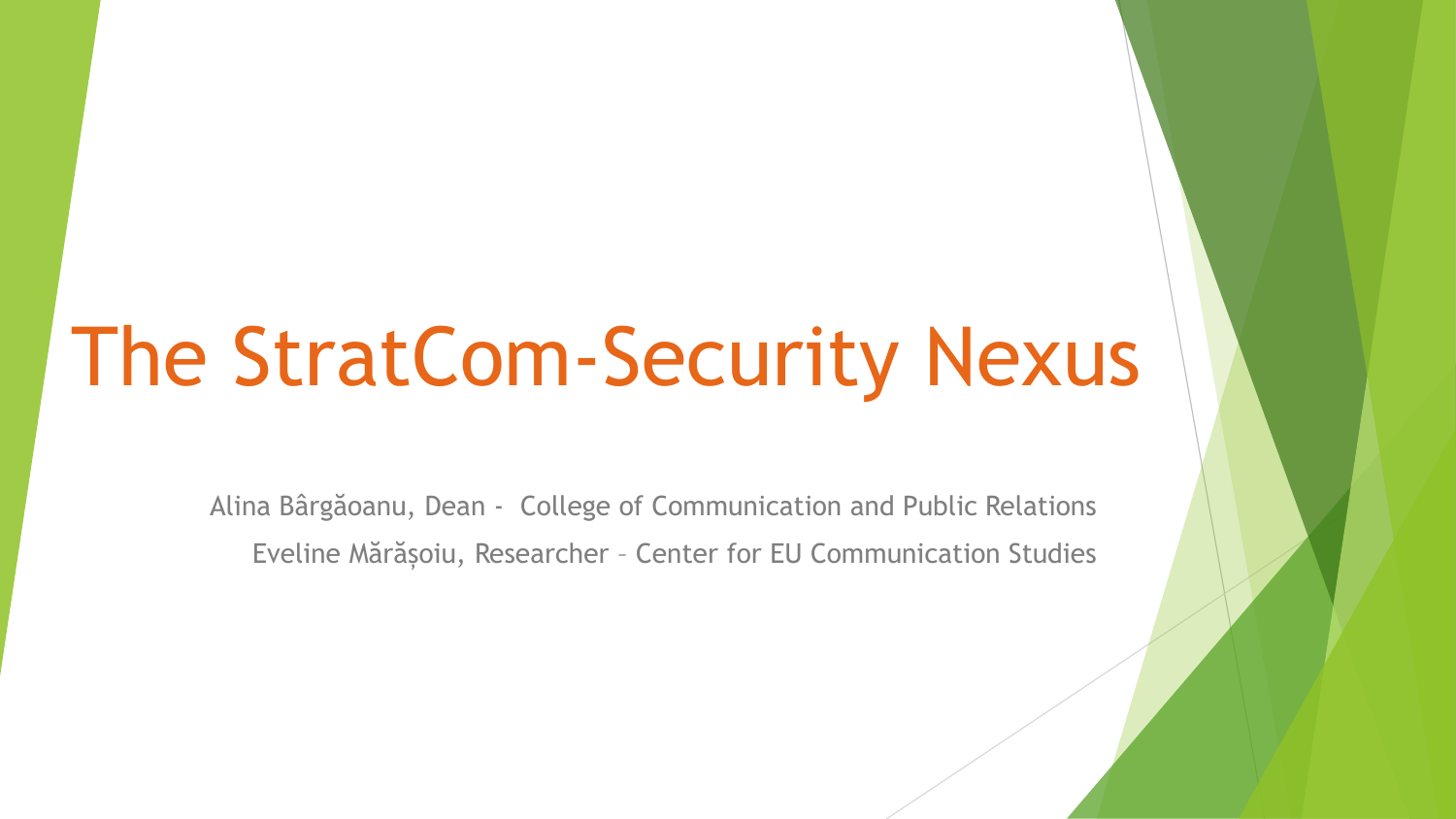# **Contents**

- **Context**
- What is Strategic Communication?
- What is Security?
- The StratCom-Security Nexus
	- Documents
	- $\blacktriangleright$  Practice
- Conclusion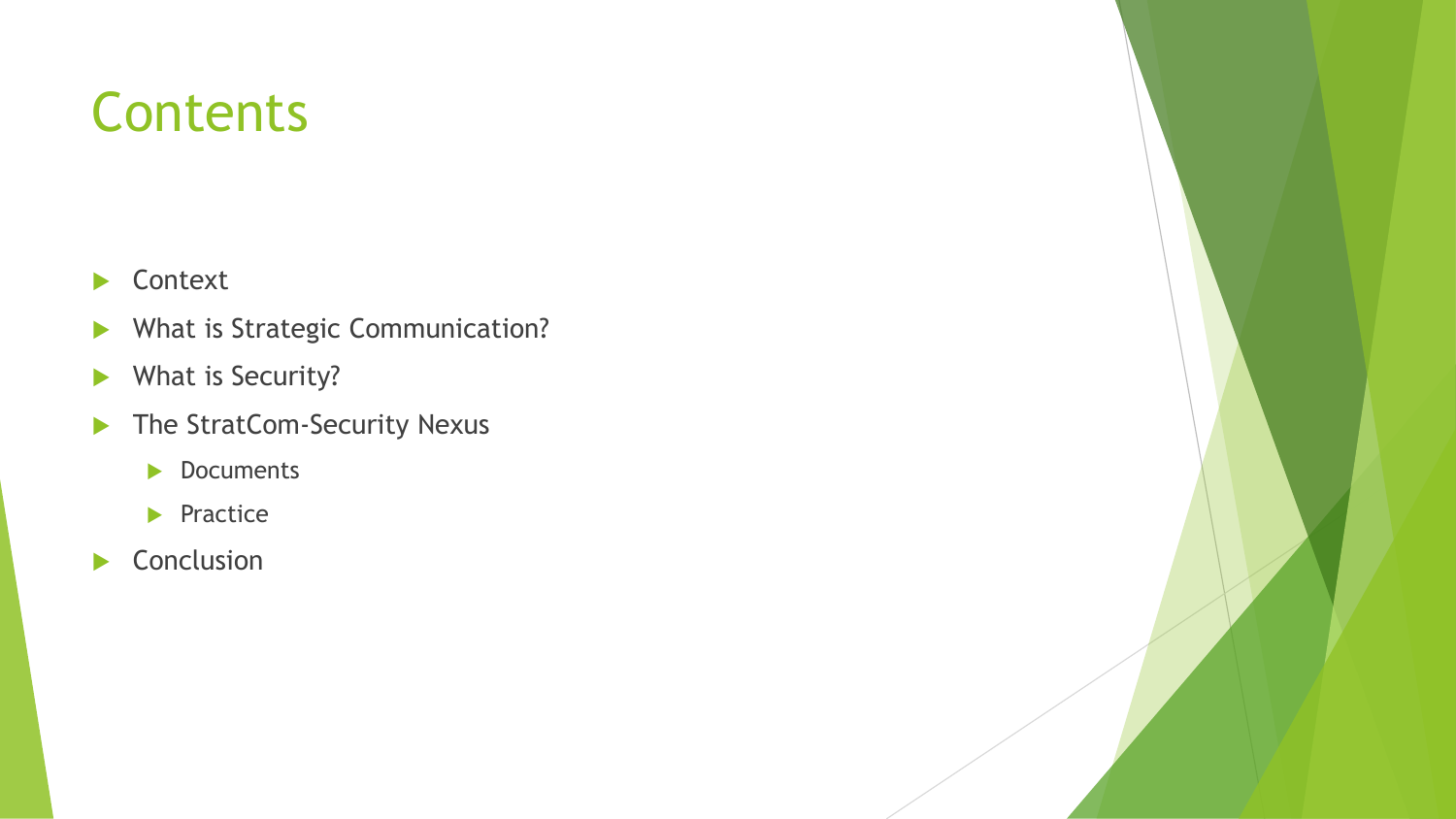# **Context**

- Current information environment
	- ▶ Technological revolution of media Digital revolution 2.0
		- Social media, Artificial Intelligence, *Democratisation of information*
	- **Decreased journalistic standards**
	- **Decreased media literacy, coupled with overwhelming access to a wide array of** media
- **Democratic regimes need wide public support for strategic projects**
- ▶ Hybrid warfare/increased tensions b/w states (and non-state actors) renewed focus on propaganda/StratCom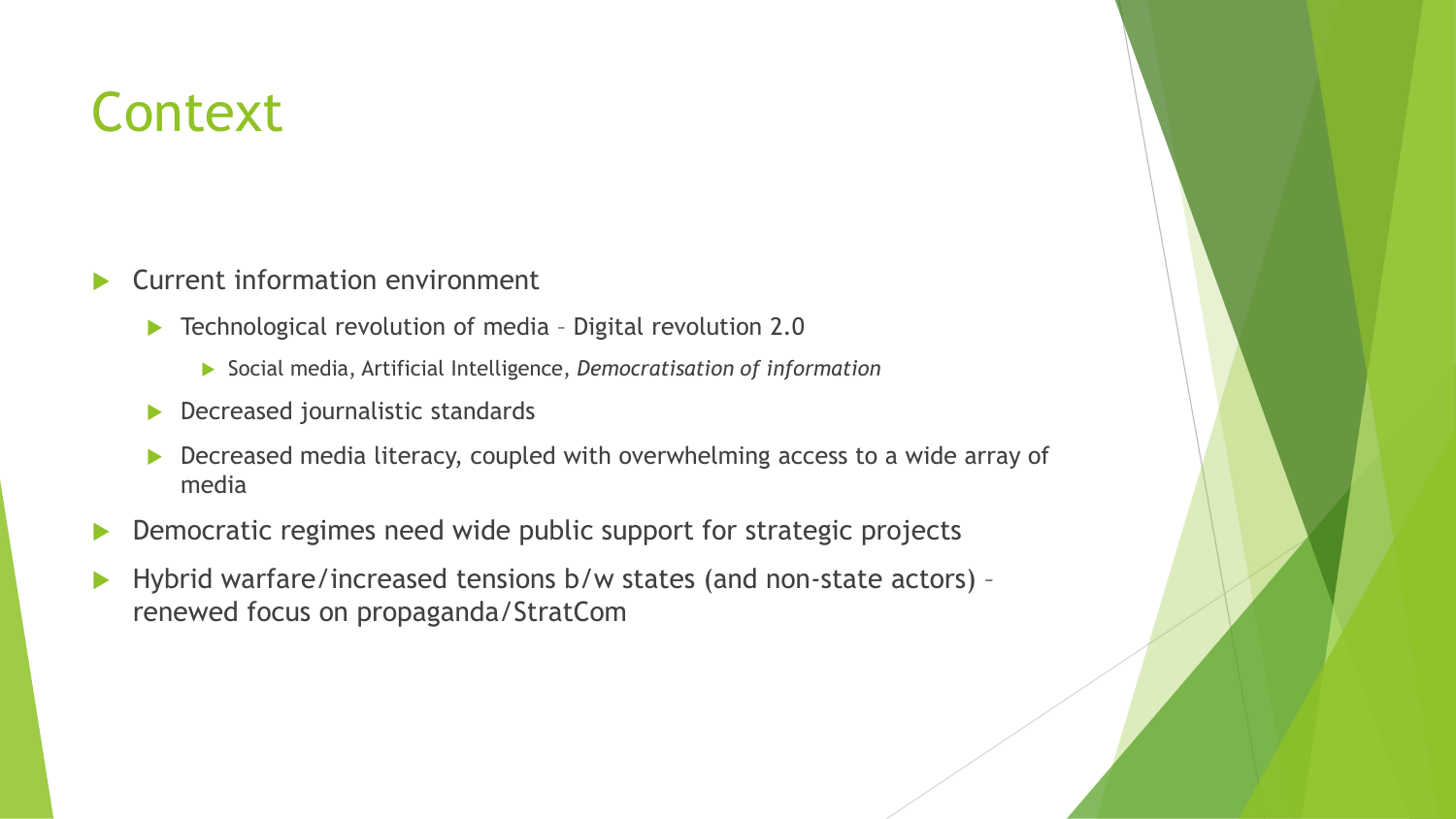# What is Strategic Communication?

- Infusing strategy in communication
- NATO: The coordinated and appropriate use of NATO communications activities and capabilities -Public Diplomacy, Public Affairs (PA), Military Public Affairs, Information Operations (lnfo Ops), and Psychological Operations (PSYOPS), as appropriate - in support of Alliance policies, operations and activities, and in order to advance NATO's aims. (PO(2009)0141, 2009)
	- ▶ 2017 new document effects of attitudes
- EU (?): elements of public diplomacy and 'spin', media relations, advertising, recruitment and training and, most notably, high levels of situational awareness (detect and deter). In operational terms, it entails both a defensive (react and respond) and an offensive dimension (probe and push). (EUISS)
- Propaganda as an instrument of StratCom
	- ▶ 4D's: dismiss, distort, distract, dismay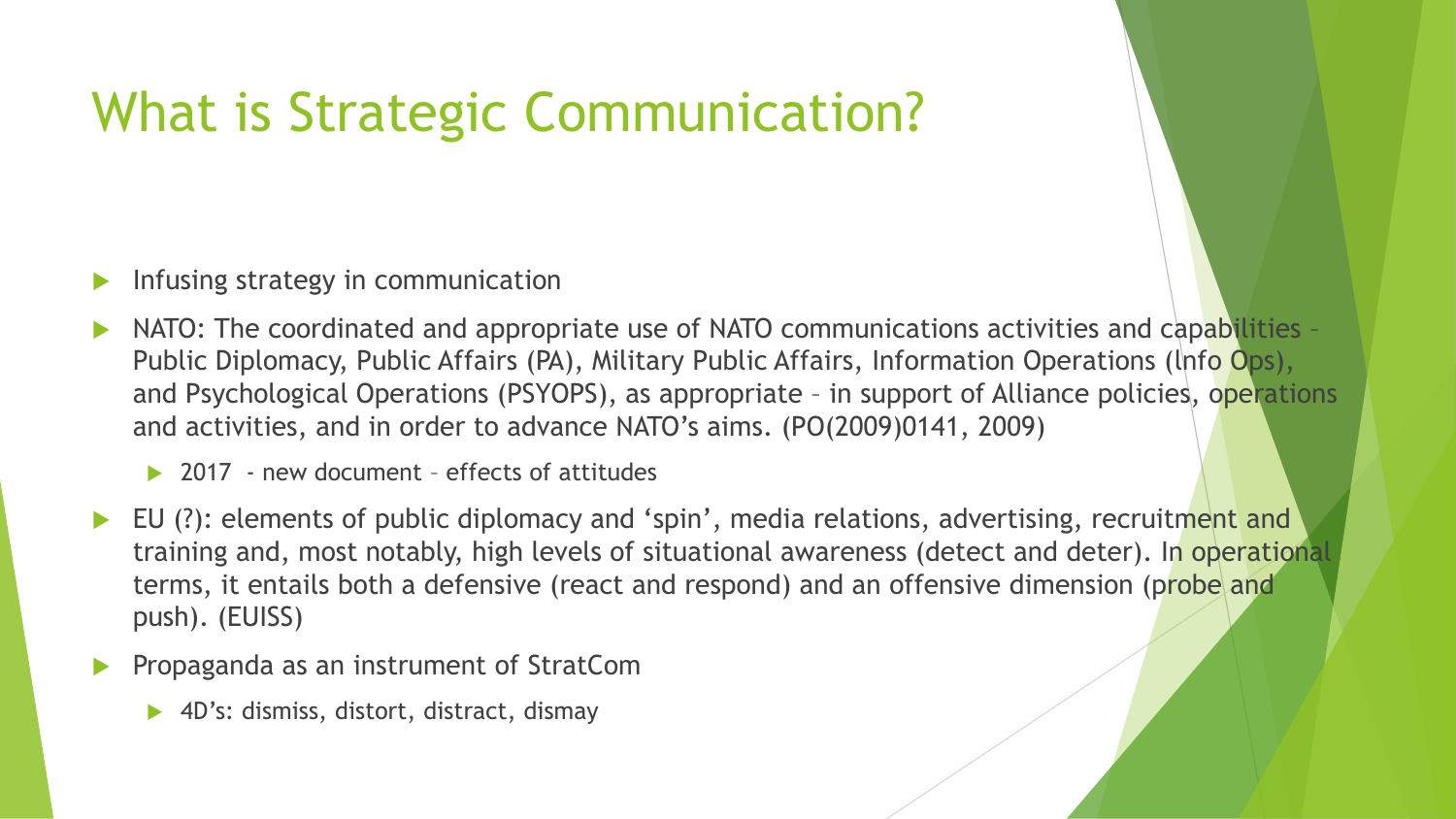# What is Security?

- **Diective & subjective security**
- National security preservation of national interests and core values
- European / Atlantic security the combined national security of MS?
- ▶ Copenhagen school: Political, Military, Economic, Societal, Environmental
	- **Energy security? Cyber security?**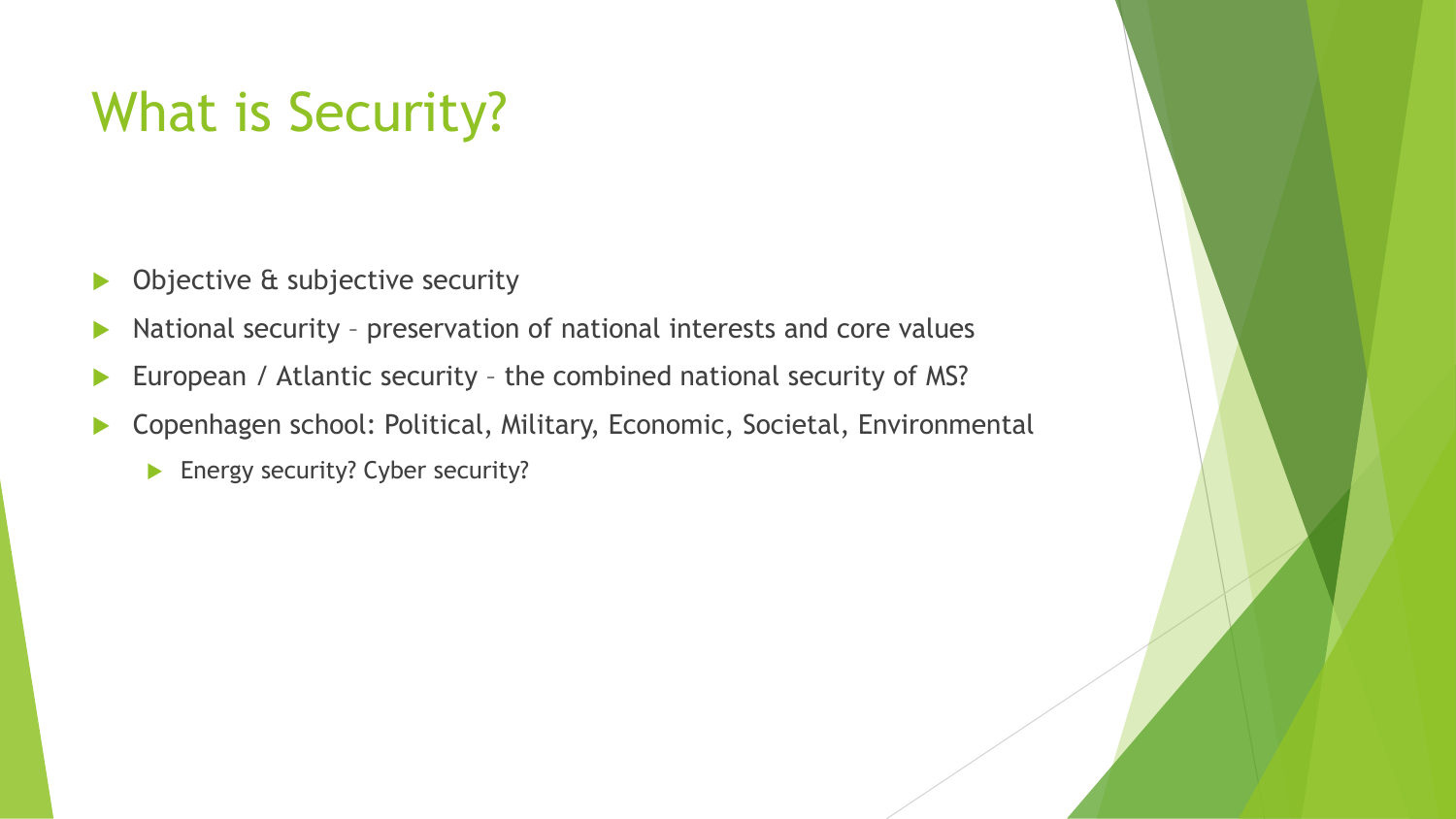### **Documents**

- **EUGS** The security of our Union strategic communications
- **Wales Communiqué**  enhancing StratCom & welcoming NATO StratCom CoE
- **Warsaw Communiqué**  improved StratCom + additional efforts -> Georgia
- **EU-NATO** Cooperation StratCom
- **Russian NSS**: The intensifying confrontation in the global information arena caused by some countries' aspiration to utilize informational and communication technologies to achieve their geopolitical objectives, including by manipulating public awareness and falsifying history, is exerting an increasing influence on the nature of the international situation.
- **US NSS**: countering Moscow's deceptive propaganda
- **National Defence Strategy of Romania**: countering extremist propaganda; asymmetric & hybrid activities; hostile information activities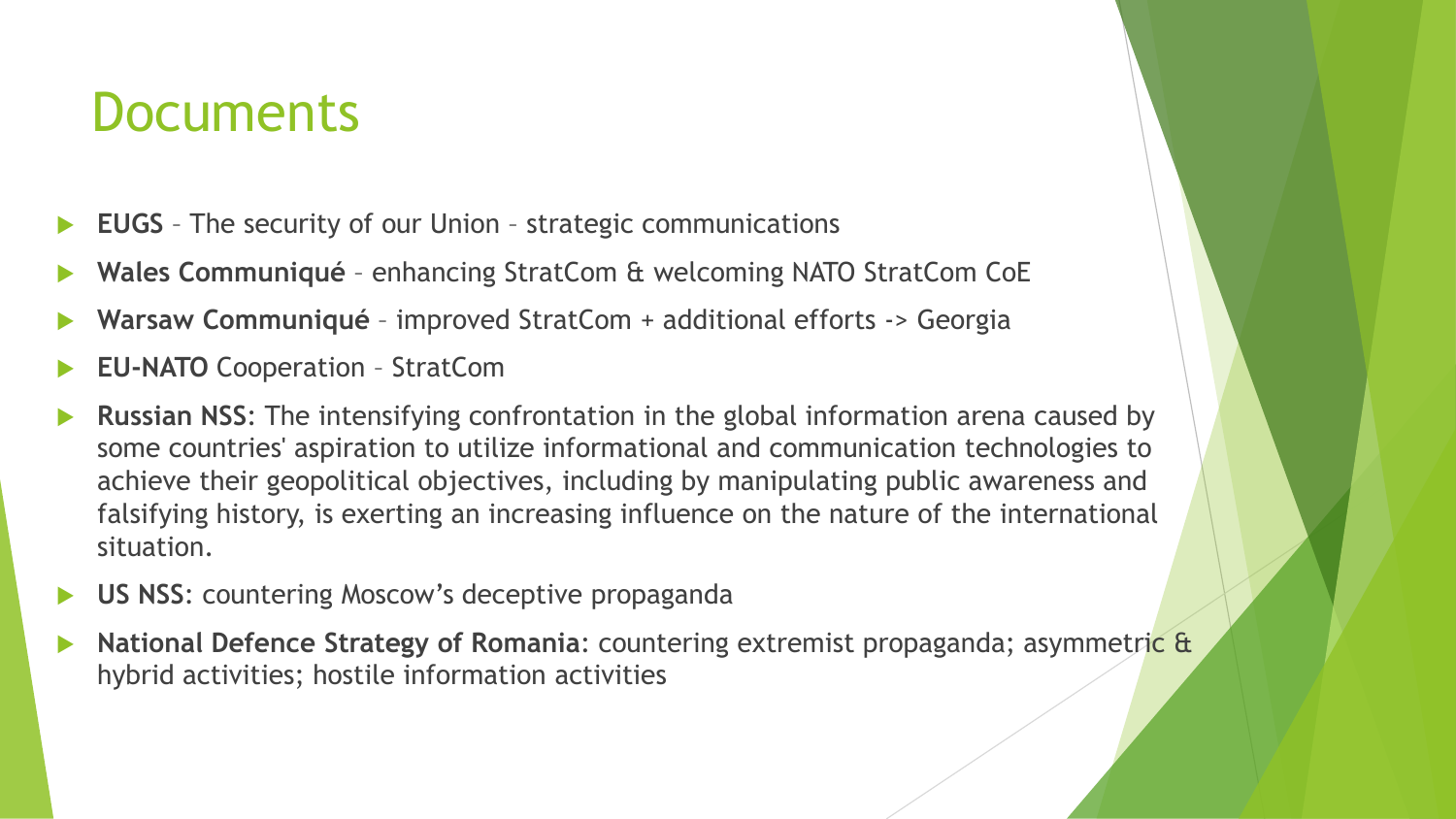#### "

**in the European security and economic architecture,** in the **yy**<br>eyes and minds of EU citizens and of citizens of neighbouring<br>countries, and undermining and eroding the European narrative Hostile propaganda against the EU [...] with the goal of distorting truths, provoking doubt, dividing Member States, engineering a strategic split between [EU & US] and paralysing the decisionmaking process, **discrediting the EU institutions and transatlantic partnerships, which play a recognised role**  eyes and minds of EU citizens and of citizens of neighbouring countries, and undermining and eroding the European narrative based on democratic values, human rights and the rule of law; recalls that one of the most important tools used is **incitement of fear and uncertainty in EU citizens**, as well as presenting hostile state and non-state actors as much stronger than they are in reality.

European Parliament Resolution, 2016 (P8\_TA(2016)0441)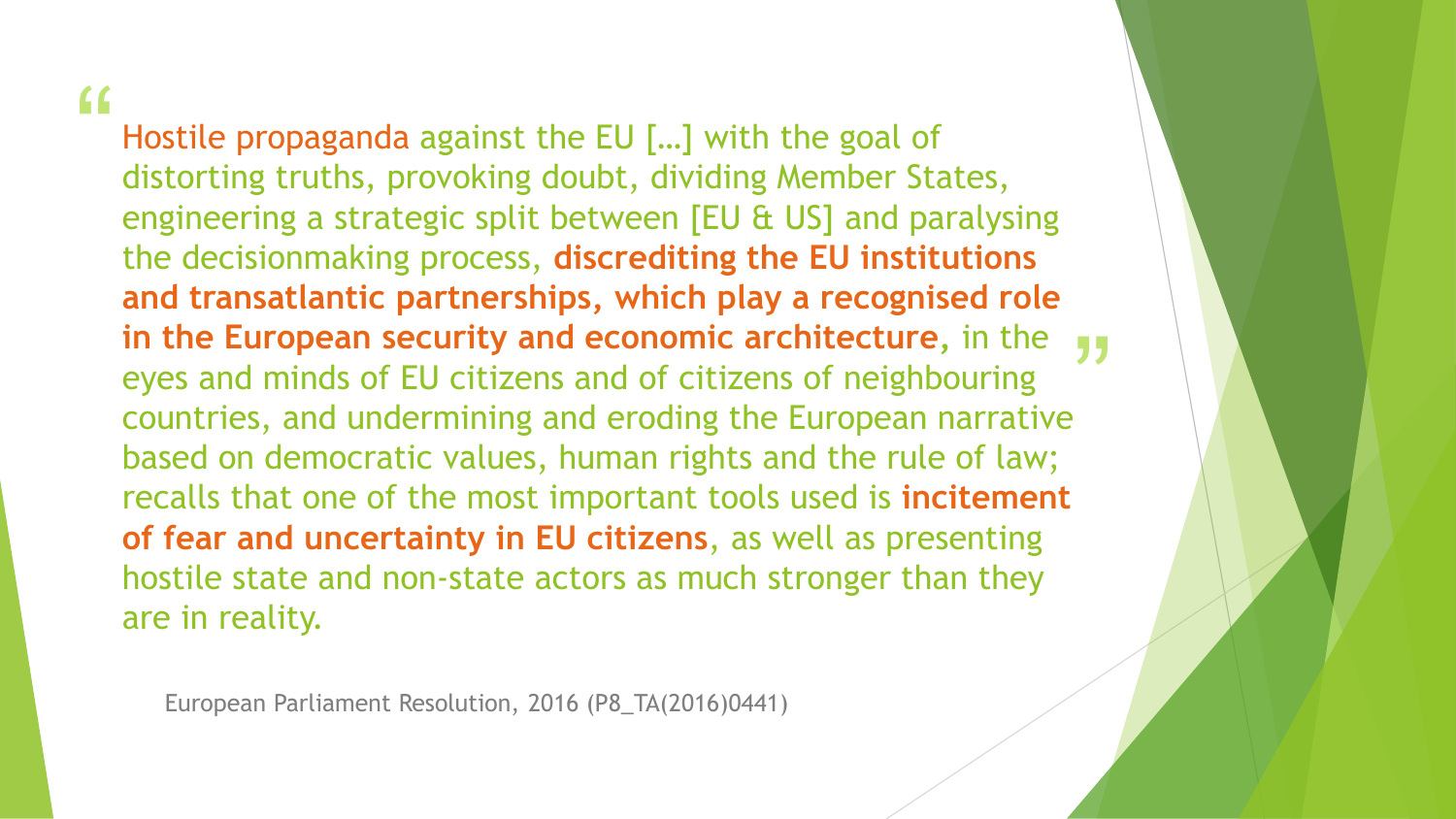## **Practice**

- Weaponisation of information media as force multiplier
- Cyber security (hacking/impersonation) StratCom (propaganda) eroding societal resilience/democratic foundation – i.e. Clinton email hack, @mihaelapana2
- Trolling & Robotrolling
	- ▶ Two in three Twitter users who write in Russian about the NATO presence in Eastern Europe are robotic or 'bot' accounts. (NATO StratCom CoE, 2017)
- Investment in adds (i.e. Brexit) & Kremlin-led publications (Sputnik, RT Catalan vote)
- Fake news: US Nuclear Arms from TUR to RO; RO arms dealers; Lisa case; US support for ISIS;
- Radicalisation & recruitment;
- Errors (lack of strategy/coherence of communication processes)
- ▶ NATO StratCom CoE, EU StratCom Task Force (EUvsDisinformation), RO MFA Department on StratCom.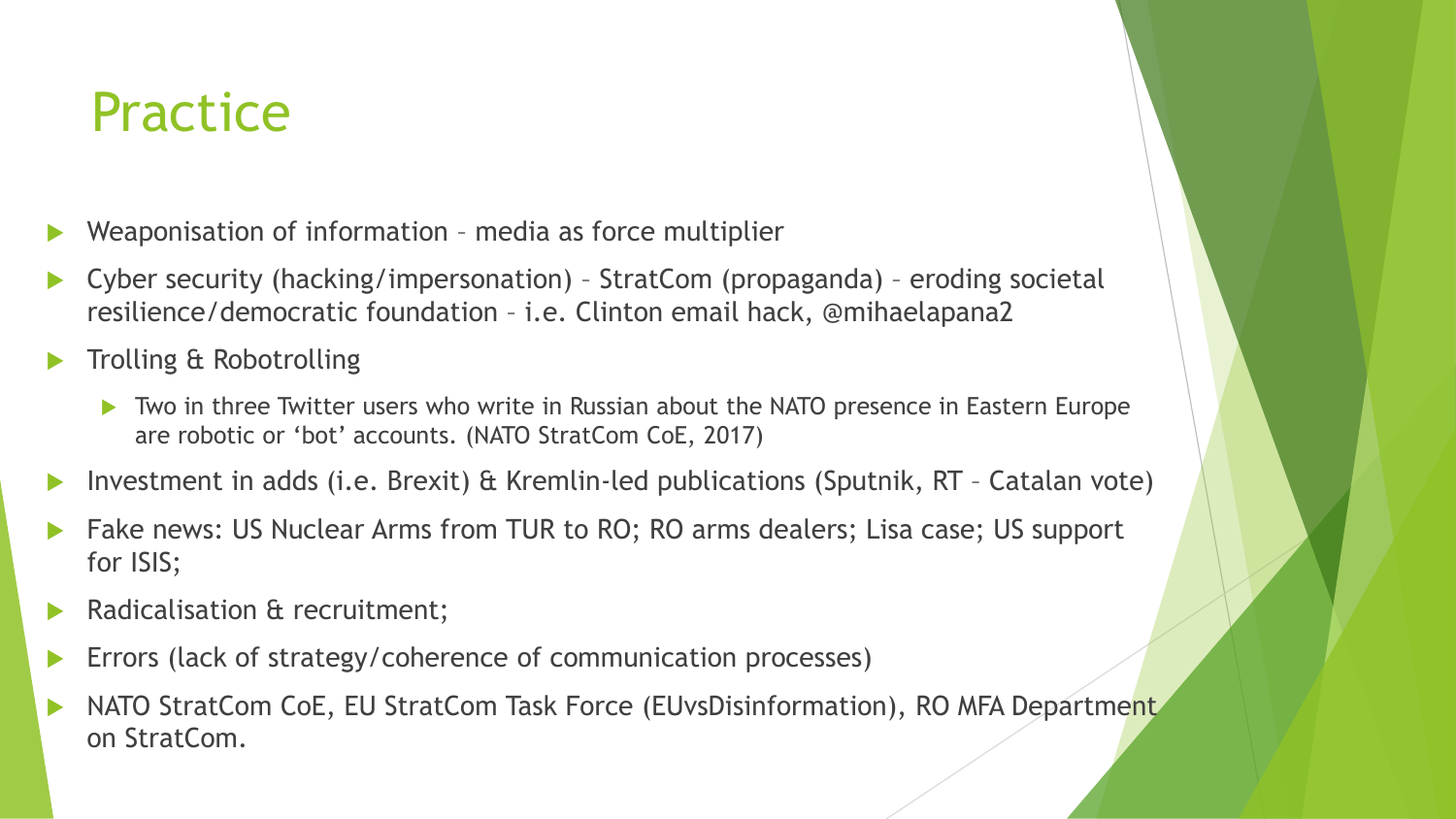#### "

The day has come, where we recognise that the word, the camera, the photograph, the internet and information in general have become yet another type of weapon, yet another expression of the Armed Forces. This weapon may be used positively as well as negatively. It is a weapon which has been part of events in our country in different years and in various ways, in defeats as well as in victories.

"

Sergei Shoigu, 2015